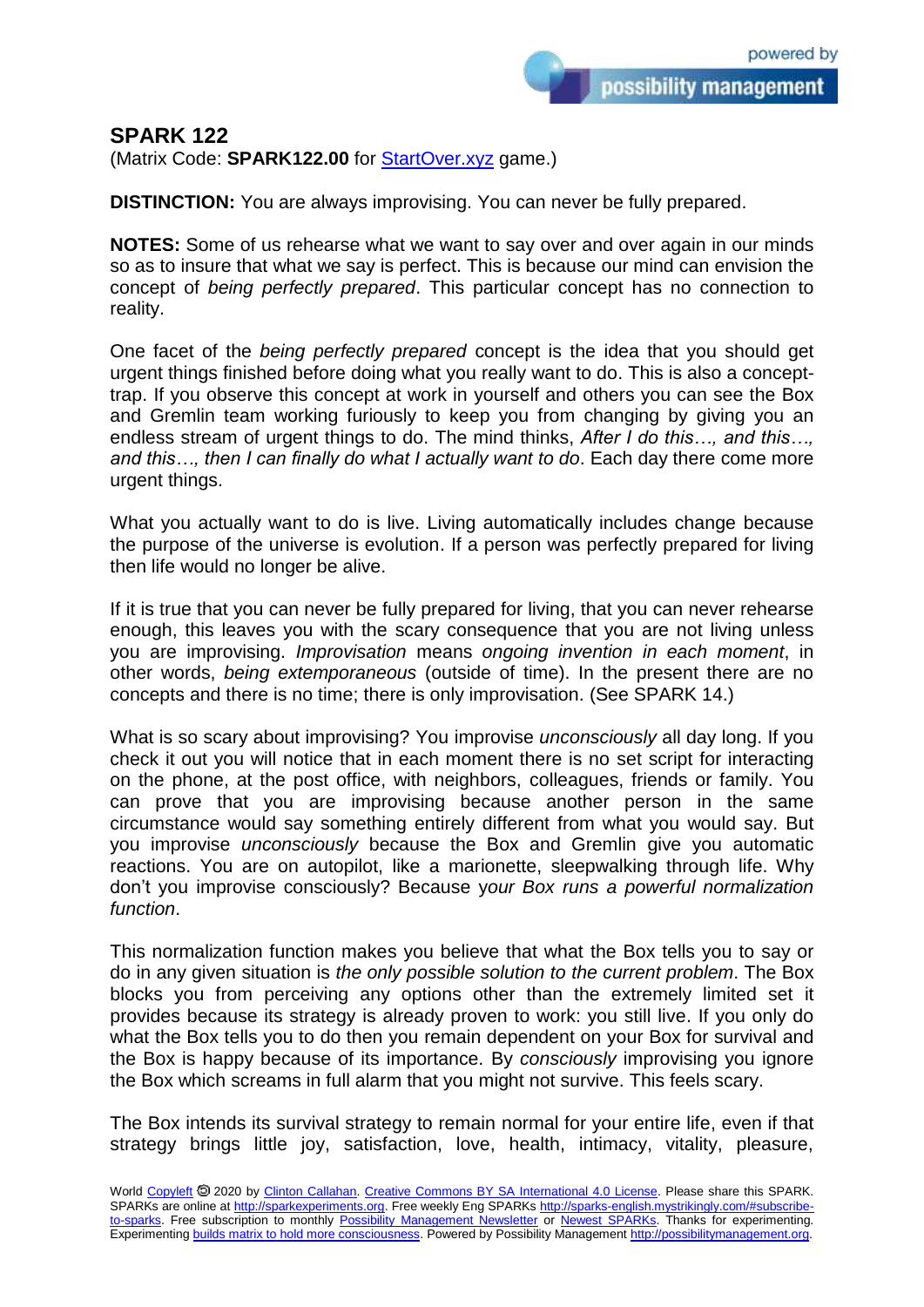relationship or fun, and plenty of anguish, depression, doubts, aloneness, despair, and self-hatred.

Authentic initiation breaks the Box's dominance over your life. However, unless you have established ongoing adult initiations as a part of your culture (such as in Archearchy) the Box still imprisons you. Sure, the Box gets you through childhood, as it should. But if your *being* grows, then what at first protects you soon becomes your prison. Staying in the comfortable childhood cocoon requires that you disempower yourself into a frantic crippled shadow of what you truly are.

What if all your preparations can never lead to perfection? What if all your saving up money or saving up vacation-time or waiting until the kids are grown or the stock market stabilizes, is only your Box succeeding at delaying your life until the Box crystallizes diamond hard?

You are always underway. You will never be settled at a final destination.

*This* never happened before, and will never happen again, no matter what the *this* is.

What if the only time you can live is now? What if the delays, justifications, mentalizations and excuses the Box gives you are a kind of walking death? What if you can never be sure what is right to do next? What if there is no script? What if life is only improvised?

## **EXPERIMENTS:**

**SPARK122.01** Try this experiment. Pick one day and skip doing all the preparations. Go directly to dessert. Jump to the heart of the matter, the best, the actual. Pull out your sword and cut away whatever entangles the core issue or the biggest challenge.

Embrace the biggest pleasure and excitement as if all the preparations had already been handled perfectly. Stay in this space all day and all night. Speak before you think, move before you know what you will do. Put up your hand before the words come for your questions or statements. Pirate spaces without justification. Walk down the street and enter buildings before you know why. Greet strangers personably. Call someone before the mind gives you a reason why. Meet with someone you've missed and re-connect even if it is not the best time.

Whenever anyone proposes something, give them neither a verbal or a nonverbal. *No*. Instead accept and receive their offer with a, *Yes, and*… Then give them an even more interesting offer in return. (Eliminate the phrase, *Yes, but…* from your vocabulary. A *Yes, but…* is no different from a *No*, except that you fool yourself into thinking you are not saying *No*. Everybody else experiences your *No*.)

The most difficult part of receiving someone's offer and then making a more interesting offer in return is the *more interesting* part. Your *nonlinear imagination* was punished and nearly killed if you attended public school. It is not dead, but it certainly may be stiff and dusty from lack of use. So strengthen your ability to create interesting offers. If someone says, *Let's go to a movie*, practice saying, *Yes, and…*